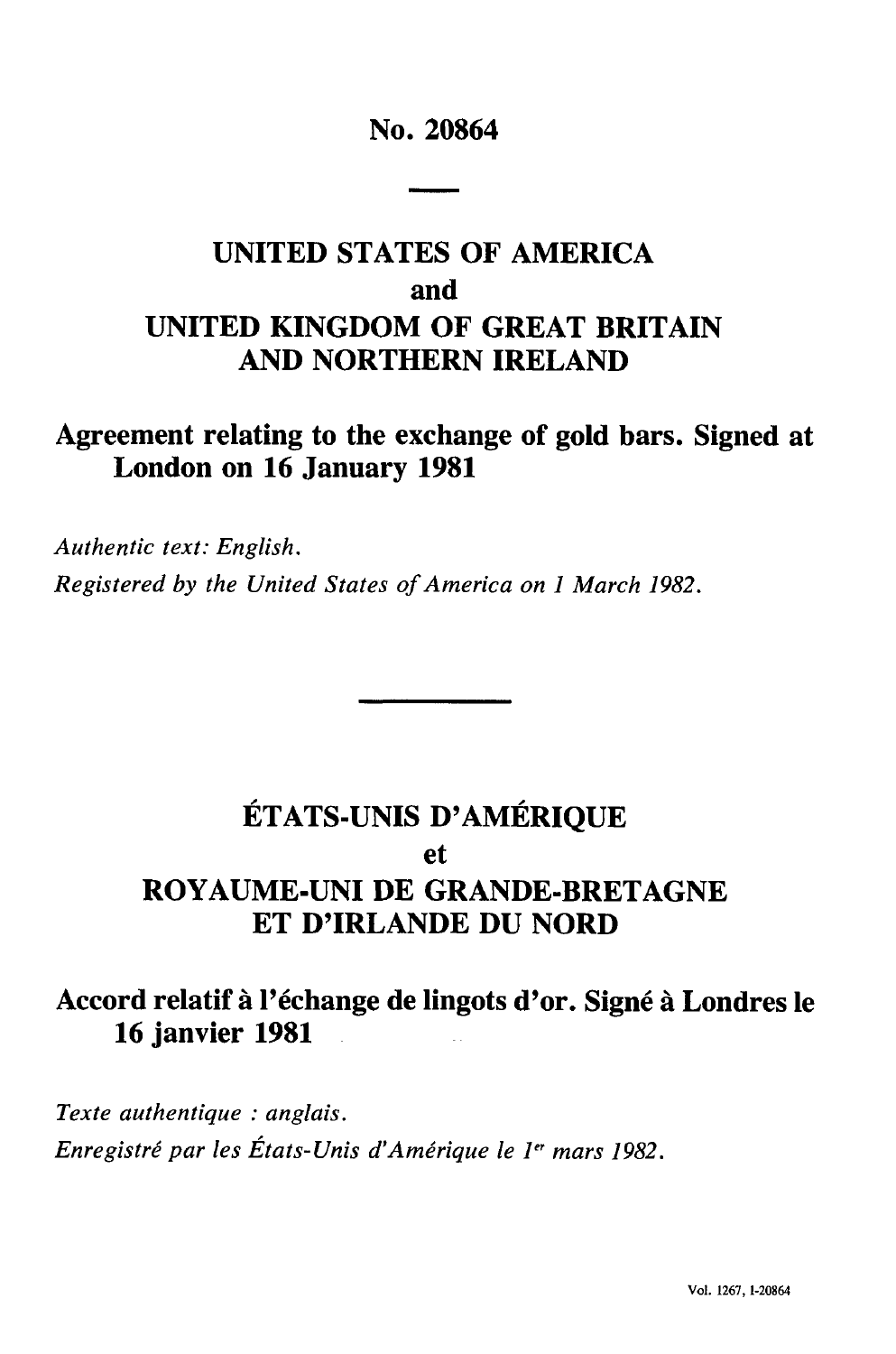#### AGREEMENT1 BETWEEN THE LORDS COMMISSIONERS OF HER MAJESTY'S TREASURY AND THE UNITED STATES **TREASURY**

This Agreement is made the 16th day of January, 1981, between the Lords Commissioners of Her Majesty's Treasury on behalf of the Government of the United Kingdom of Great Britain and Northern Ireland ("HMG") and the Depart ment of the Treasury of the United States of America ("United States Treasury").

1. The United States Treasury agrees to purchase from HMG, and HMG agrees to place at the disposal of the United States Treasury (for credit at the Bank of England ("the Bank") to the "Federal Reserve Bank of New York, as fiscal agent, U.S. Treasury, Gold Custody Account"), at the time provided in clause 5, good delivery London bars containing 1,632,917.746 Troy ounces of fine gold ("Parcel 1").

2. In consideration of the aforesaid purchase by the United States Treasury, HMG agrees to purchase at the same time and the United States Treasury agrees to place at the disposal of HMG and hold in safe custody for HMG at the U.S. Treasury, New York Assay Office, United States government-stamped bars containing 1,633,090.535 Troy ounces of fine gold ("Parcel 2").

3. HMG will pay U.S. \$97,237.01 to the United States Treasury General Account at the Federal Reserve Bank of New York, which represents the net difference between the fine Troy ounces of gold transferred pursuant to clauses 1 and 2, valued at the price in U.S. dollars per fine Troy ounce of gold determined at the morning fixing of the price of gold in London on January 16, 1981.

4. HMG represents and agrees that the gold in Parcel 1 shall, at the time of the transfer, be beneficially and legally owned by HMG free and clear of liens, charges, encumbrances, claims or defects and that, upon transfer of title pursuant to clause 5, the title to the gold in Parcel 1 will be beneficially and legally owned by the United States Treasury free and clear of liens, charges, encum brances, claims or defects. The United States Treasury represents and agrees that the gold in Parcel 2 shall, at the time of the transfer, be beneficially and legally owned by the United States free and clear of liens, charges, encumbrances, claims or defects and that, upon transfer of title pursuant to clause 5, the title to the gold will be beneficially and legally owned by HMG.

5. *(a)* Before 24.00 hours (London time) on January 16, 1981, or such other time as the parties may agree, the United States Treasury shall identify the gold to be included in Parcel 2 by physically segregating such gold and labelling it as the property of Her Majesty's Treasury on behalf of the Government of the United Kingdom of Great Britain and Northern Ireland; HMG shall identify the gold to be included in Parcel 1 by allocating such gold to the account at the Bank referred to in clause 1.

*(b)* As soon as practicable after the steps provided for in *(a)* above have been taken, each party shall confirm by tested telex to the other, (i) that such party is transferring title to Parcel 1 or Parcel 2, as the case may be, to the other party in accordance with and subject to this Agreement, (ii) that such party has made

<sup>&#</sup>x27; Came into force on 16 January 1981 by signature.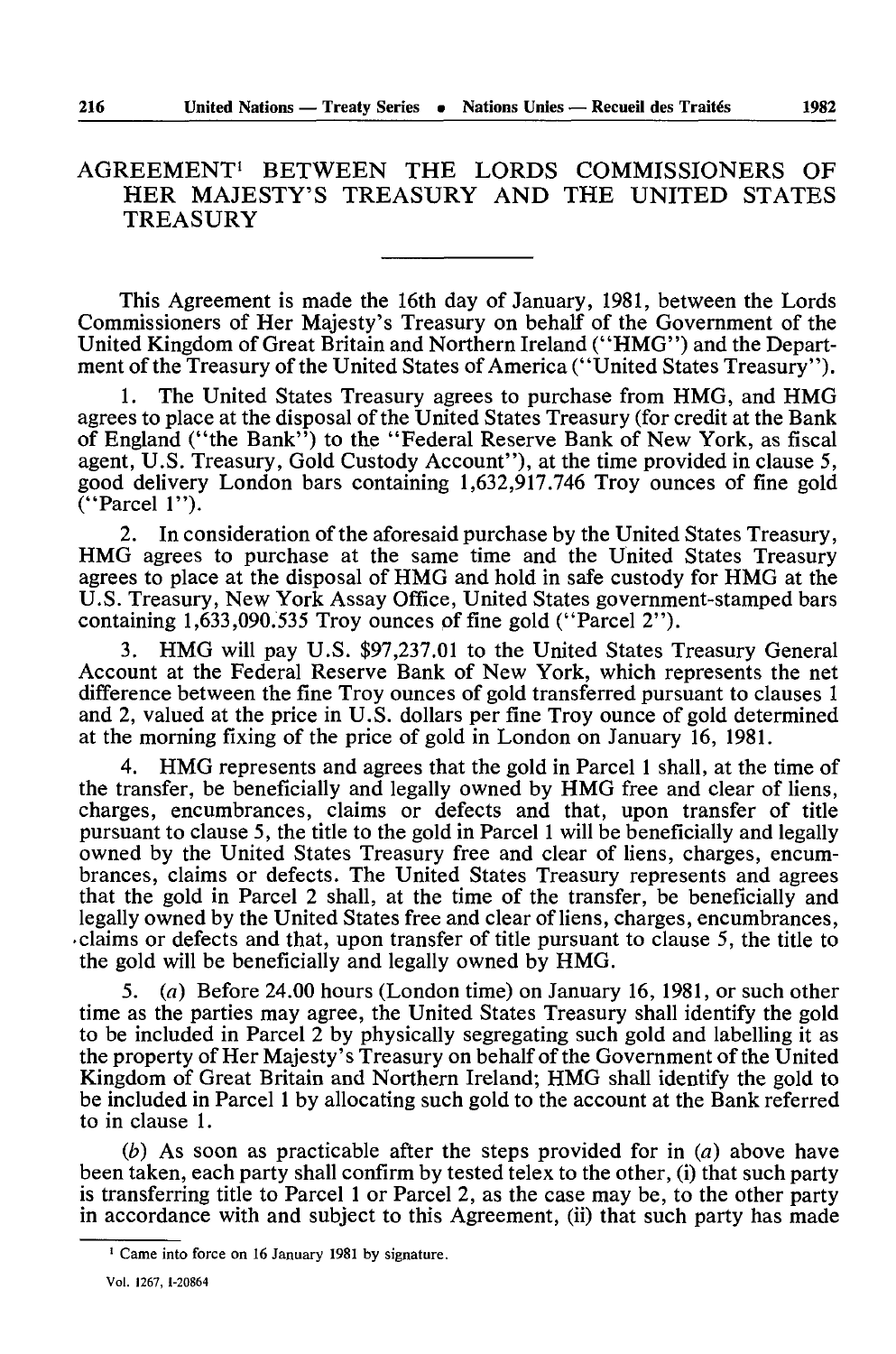appropriate entries on its records to reflect transfer of title to such Parcel to the other party, (iii) the number of bars and aggregate weight in fine Troy ounces, and, in the case of Parcel 2, (iv) confirming that the United States Treasury has physically segregated the gold in such Parcel at the United States Assay Office, New York, New York, and labelled such gold as provided in *(a)* above. Weight lists and other details shall be sent by each party to the other promptly there after.

(c) At such time as the Federal Reserve Bank of New York ("FRBNY") has received the confirmation provided for in *(b)* above from the Bank on behalf of HMG, and the Bank has received the confirmation provided for in *(b)* above from the FRBNY on behalf of the United States Treasury (and regardless of any provisions of this Agreement regarding delivery and without any other action what soever), title to Parcel 1 shall be transferred to and shall vest in the United States Treasury and title to Parcel 2 shall be transferred to and shall vest in HMG, such transfers and vesting to be simultaneous. Acceptance of delivery by each party shall occur at the same time; provided that these acceptances shall not affect in any way the obligations set forth in clause 7.

*(d)* For the purpose of sending and receiving such tested telexes, weight lists and other details as provided for in this clause 5, the United States Treasury appoints FRBNY as its agent and HMG appoints the Bank as its agent.

6. The United States Treasury may, on demand, make withdrawals of gold subject to this Agreement from its gold custody account at the Bank, and HMG may, on demand, make withdrawals of its gold subject to this Agreement held in custody by the United States Treasury, New York Assay Office, provided that all demands shall be expressed in numbers of Troy ounces of fine gold. Settlement shall be made in whole bars of customary sizes in approximately but not exceeding the amount of gold so demanded. The establishment and main tenance of deposits and the withdrawals of gold by the United States Treasury and by HMG from the respective custody of the Bank and the United States Treasury shall be without charge. Except as set forth in clause 7, delivery by the custodian of gold subject to this Agreement outside the respective premises of the Bank or the United States Assay Office shall be at the expense and risk of owner of such gold.

7. If HMG so requests, at any time not later than September 30, 1981, the United States Treasury agrees to deliver Parcel 2 or any gold substituted therefor pursuant to clause 8 under this Agreement or any then remaining portion of such Parcel or substituted gold to the vaults of the Bank as soon as practicable after the date of such request. Such delivery shall in any case be made within 14 days of such request. Subject to clause 8 such delivery shall be considered completed only when Parcel 2 has been delivered to the vaults of the Bank free and clear of all liens, encumbrances, charges, claims or defects. The United States Treasury shall bear all risk and expense (except for any import duties or other taxes or imposts levied by HMG) of such delivery.

8. Should HMG be unable to withdraw, on demand, any gold in Parcel 2 held in custody at the United States Treasury, New York Assay Office, for any reason whatsoever ("blocked gold"), the United States Treasury agrees to deliver as soon as practicable a quantity of other gold to the Bank which the United States Treasury will use its best endeavours to ensure is at least the same in fineness (but in any case no less than 995.0 fine) and which shall be at least of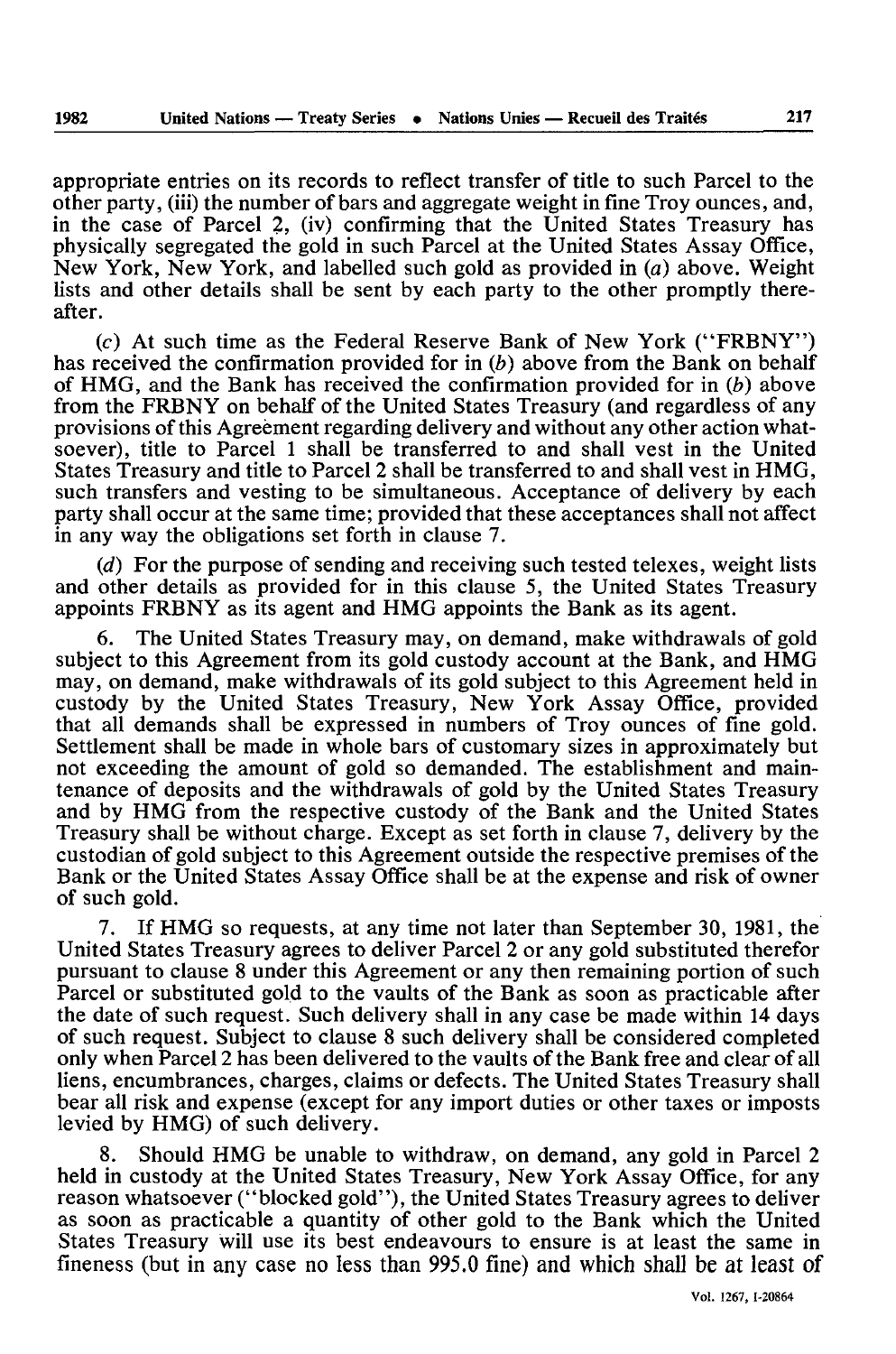the same fine weight as the blocked gold and otherwise at least the same in value. Upon delivery to the Bank at its vaults of such other gold and the transfer to HMG of all right, title and interest therein, free and clear of all liens, charges, encumbrances, claims or defects, HMG shall transfer title to the blocked gold to the United States Treasury without any representation or warranty with respect thereto and will arrange delivery or custody of the blocked gold as the United States Treasury may direct at the United States Treasury's risk and expense. Delivery of other gold in accordance with this paragraph shall satisfy the United States Treasury's obligations under clause 7. The last sentence of clause 7 shall additionally apply to any delivery by the United States Treasury under this paragraph.

9. Each party hereto agrees that it will not set-off or attempt to set-off, or otherwise make a claim against or reduce, the gold held by or for the other party to this Agreement, as a result of any claim that it may have against such other party however arising.

10. The United States Treasury agrees to pay all its costs and expenses arising out of or in connection with this Agreement and the performance hereof and will make its best efforts to obtain appropriated funds in order to reimburse HMG for all reasonable costs and expenses arising out of or in connection with this Agreement and the performance hereof (including any expenses or liabilities arising out of litigation).

11. Should HMG request the United States Treasury to purchase gold held in custody at the United States Treasury, New York Assay Office, in exchange for an approximately equivalent amount of gold (plus or minus any necessary cash settlement, with the gold valued as set forth in clause 3 on the date of purchase) held by the United States Treasury at the Bank or the Federal Reserve Bank of New York, the United States Treasury agrees to purchase the gold if it holds the necessary amounts of gold at the location requested. Similarly, HMG agrees, upon request of the United States Treasury, to purchase the gold on deposit at the Bank in exchange for an approximately equivalent amount of gold (plus or minus any necessary cash settlement, with the gold valued as set forth in clause 3 on the date of purchase) held by HMG at the United States Treasury, New York Assay Office, if it holds the necessary amounts of gold at such location.

12. For purposes of this Agreement, United States Treasury weights and assays shall be final as to gold at the United States Treasury, New York Assay Office, and Bank weights and assays shall be final as to gold at the Bank.

13. Any notice or other communication required or permitted hereunder shall be sufficiently given if made or sent by telephone, telex, cable or facsimile transmission immediately confirmed by registered or certified airmail addressed

In the case of HMG to:

Bank of England Threadneedle Street London, EC2R BAH

Attention:

Foreign Exchange Division